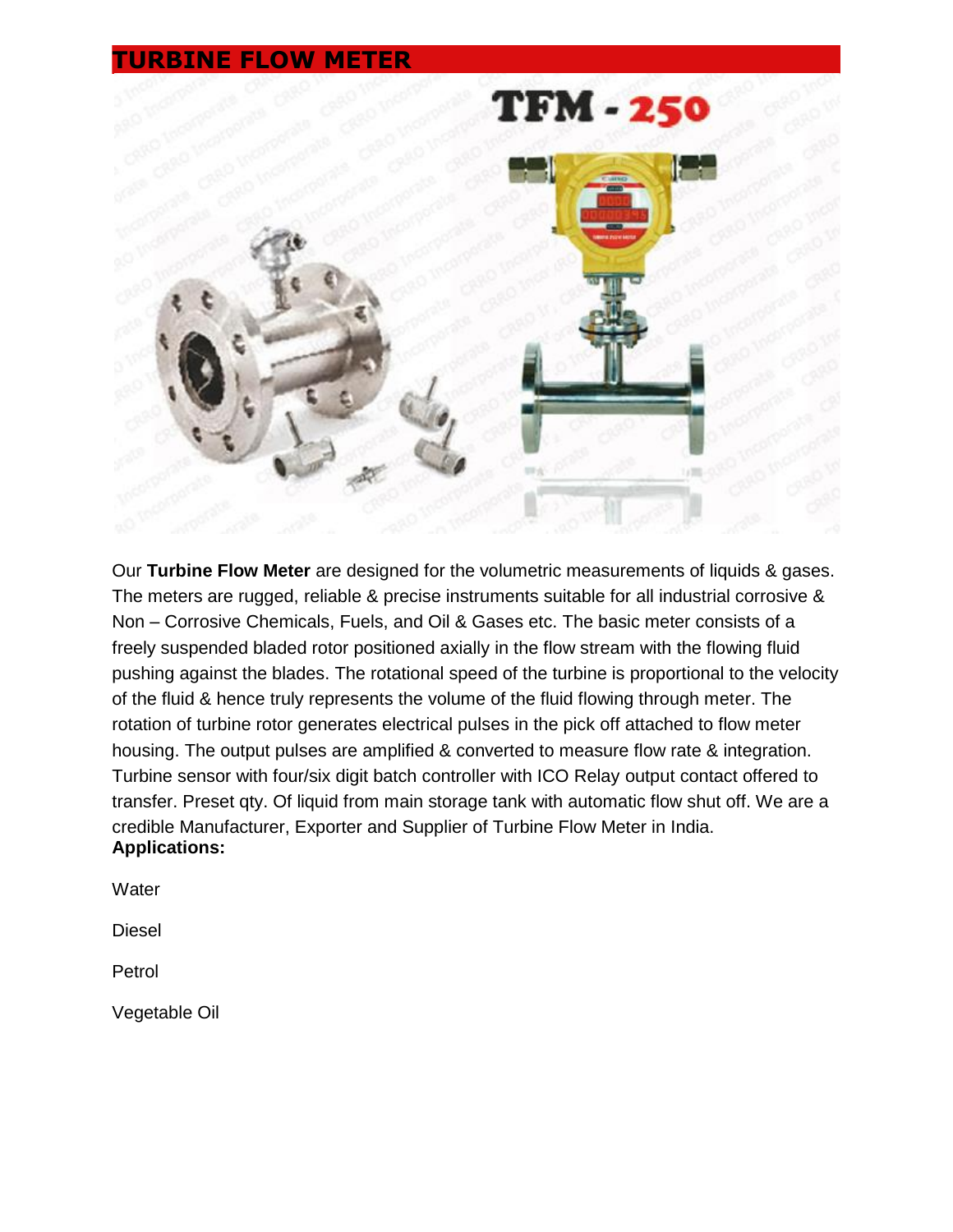Hydraulic Oil

Chemical (S.S. With Teflon coating)

Milk plant.

Gases

## **Specifications :**

| <b>Line Size</b>               | 6 NB to 200 NB                                                                    |
|--------------------------------|-----------------------------------------------------------------------------------|
| <b>Measuring Range</b>         | 0.18 to 750 m3/hr of water / clear liquid 0.5 to 2200 Nm3/hr of Air<br><b>NTP</b> |
| <b>Display</b>                 | 4 Digit LED for flow rate & 8 Digit LED for totaliser                             |
| <b>Transmitter Electronics</b> | Integral / Remote                                                                 |
| <b>Type of Output</b>          | 4 to 20 mA DC Optically Isolated                                                  |
| Accuracy                       | +1- 1% F.S. (0.5% Optional)                                                       |
| Linearity                      | $+/-0.5%$                                                                         |
| Repeatability                  | $+/-0.2%$                                                                         |
| Turn down ratio                | 10:1 to 100:1                                                                     |
| Density / Sp. Gravity          | Up to 2.95                                                                        |
| Viscousity                     | Up to 100 cp                                                                      |
| <b>Process Temperature</b>     | 0-80 Deg C (Special design for high temerature available)                         |
| <b>Process Pressure</b>        | 0-20 Kg/cm2 (Special design for high pressure available)                          |
| Material of construction       | Bearings Tungsten Carbide Sleeve / Rotor 1/2 SS 410                               |
| Power Supply                   | 24 V DC, External                                                                 |
| <b>Power Consumption</b>       | < 1 VA                                                                            |
| <b>Response Time</b>           | < 100 m Sec                                                                       |
| Temperature<br>Coefficient     | +/-0.01 % per 0C                                                                  |
| <b>Transmitter Enclosure</b>   | Flame-proof, IP-65, IIA, IIB CMRI certified                                       |